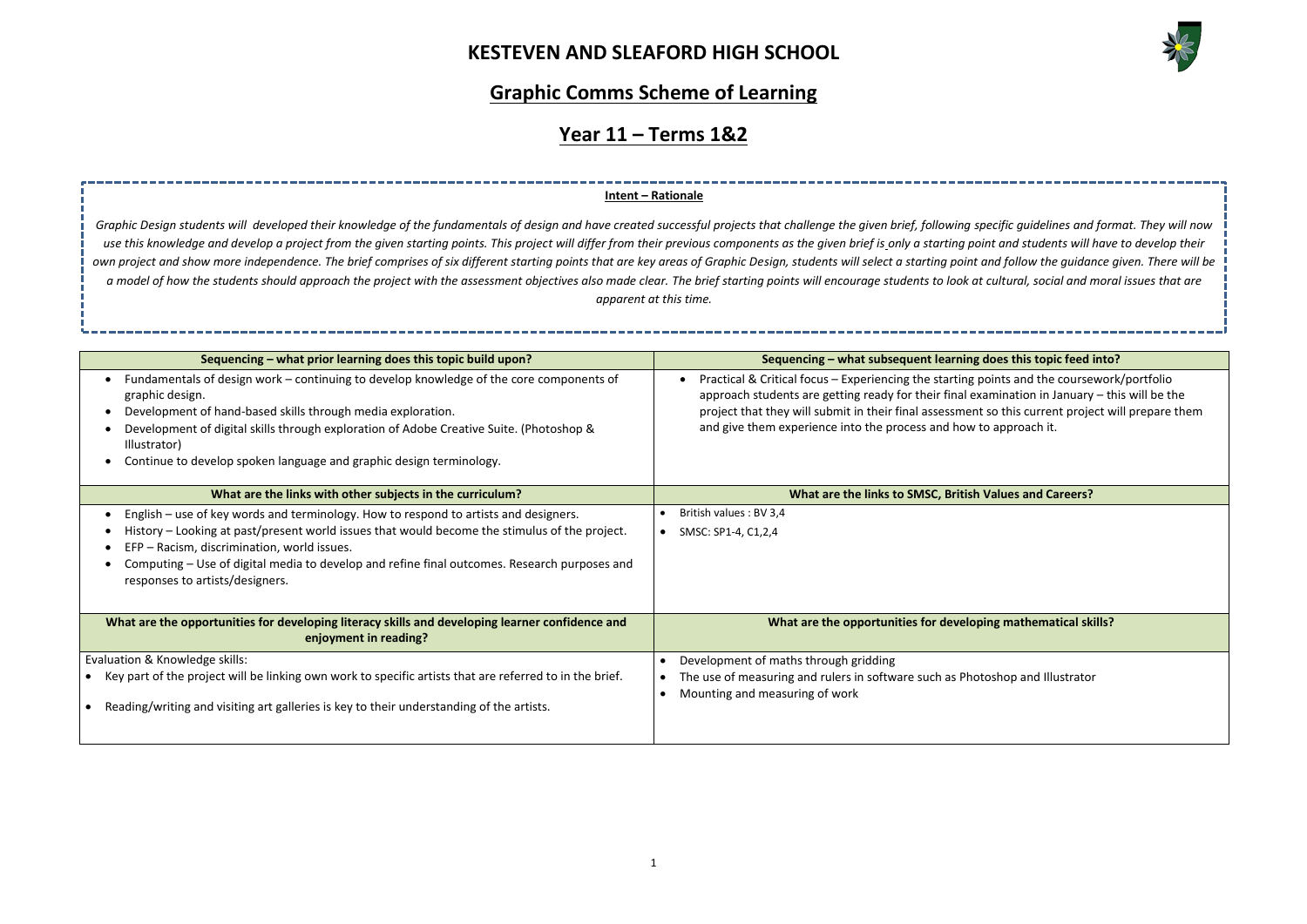

**he progress of students?** d one to one feedback given on of work

## **Graphic Communication Scheme of Learning**

# **Year 11 – Terms 1-2**

#### **Intent – Concepts**

| What knowledge will students gain and what skills will they develop as a consequence of this topic? |  |
|-----------------------------------------------------------------------------------------------------|--|
|-----------------------------------------------------------------------------------------------------|--|

**Know**

Students building a portfolio of experimental Graphic Design practices in response

to the starting points. Ss will

develop own decision making with materials and equipment to use

learning new skills throughout.

Further development of digital skills through class tutorials and after school workshops. Independent working and Individualised learning and one to one instruction throughout the project.

#### **Apply**

Create their own work from the given starting points, using mixed media/layering & different media combinations. Using Understanding Graphics steps Ss will apply themselves to A01, focusing on relevant designers and own found artists.

**Extend**

Advanced Graphics work is encouraged such as large-scale print-based work and digital outcomes. Digital experience

in this module will be drawn upon in their Component 1 projects.

| What subject specific language will be used and developed in this topic?                                                                                                                                                                                                                                                                                                                                                                                        | What opportunities are available for assessing the                                                          |
|-----------------------------------------------------------------------------------------------------------------------------------------------------------------------------------------------------------------------------------------------------------------------------------------------------------------------------------------------------------------------------------------------------------------------------------------------------------------|-------------------------------------------------------------------------------------------------------------|
|                                                                                                                                                                                                                                                                                                                                                                                                                                                                 |                                                                                                             |
| https://www.aqa.org.uk/resources/art-and-design/gcse/art-and-design/teach/subject-specific-vocabulary                                                                                                                                                                                                                                                                                                                                                           | Key points during the project formal assessment will be made and                                            |
| Keywords and art terms used throughout this work in their discussion and in their annotations and written<br>responses / research into their chosen designers and artists<br>Ss will complete a keywords and Art vocabulary research project during the holiday.<br>Students will be given various supporting help sheets with key vocab/terminology on it.<br>Digital terminology will be given in a booklet or guidance sheet to have in rear of sketchbooks. | Digital outcomes and supporting work to demonstrate the creation<br>Final pieces, sketchbooks & folder work |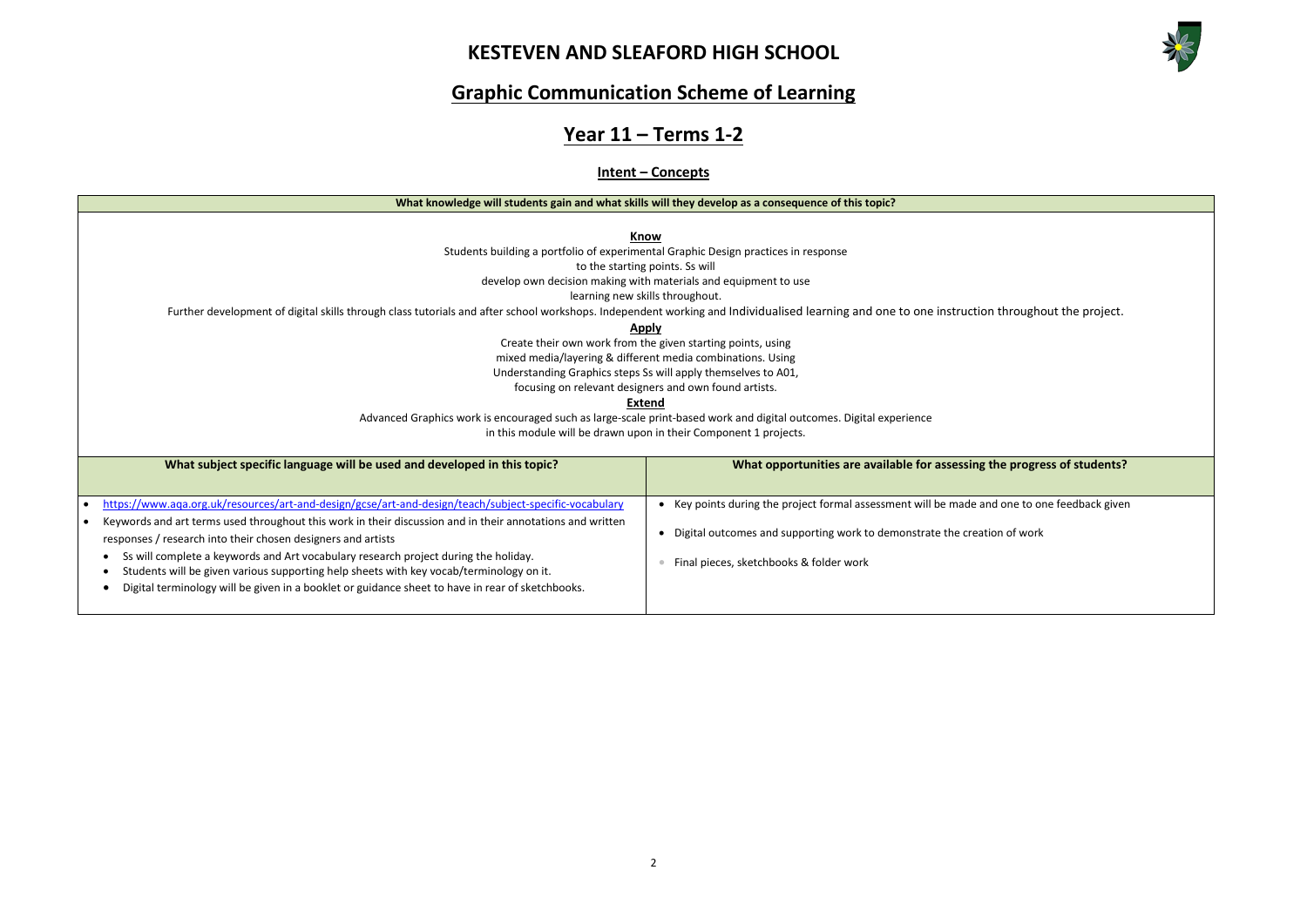

### **Intent – Concepts**

| <b>Week</b>                                                    | <b>Assessment</b><br><b>Objective</b> |     | <b>What should I make</b>                                                                                                                                                                                                                                                                                                                                                                                                                                                                                                                                                                                                                                                                                        | <b>Hints and Tips</b>                                                                                                                                                                                                                                                                                                                                                                                                                                                                                                                                                                        | <b>Homework</b>                                                                                                                                                                                                                                                                              |
|----------------------------------------------------------------|---------------------------------------|-----|------------------------------------------------------------------------------------------------------------------------------------------------------------------------------------------------------------------------------------------------------------------------------------------------------------------------------------------------------------------------------------------------------------------------------------------------------------------------------------------------------------------------------------------------------------------------------------------------------------------------------------------------------------------------------------------------------------------|----------------------------------------------------------------------------------------------------------------------------------------------------------------------------------------------------------------------------------------------------------------------------------------------------------------------------------------------------------------------------------------------------------------------------------------------------------------------------------------------------------------------------------------------------------------------------------------------|----------------------------------------------------------------------------------------------------------------------------------------------------------------------------------------------------------------------------------------------------------------------------------------------|
| Term One<br>$(2nd Sept - 22nd)$<br>Oct)<br>1&2                 | A03                                   |     | Choose a start point from the sheet and begin. Observe the world around you: Get to<br>know your subject and draw/photograph subjects relevant to chosen question.<br>Draw from real things - use a variety of media and techniques from direct observation - try<br>stuff out to start with, keep it small. Make quick sketches and studies from different<br>subjects.<br>Photographs: Experiment / Play with the camera settings / subjects. Set up or just shoot<br>some photos - have a purpose. Print out the best ones on a contact sheet to work from.<br>Gather Sources: Use newspaper, magazine/tv imagery or information/words to explore<br>ways in which to respond to the title.                   | Play with lots of possibilities - mind maps / visual mood<br>board - idea pages/sketches, notes from presentation<br>-use different materials to draw from direct sources -<br>imagination - ideas boards in Pinterest<br>- create a few pages of small sketches that cover a range<br>of things, using 5 or 6 different drawing techniques.<br>- Print images BEFORE the lesson.<br>Familiarise yourself with the artist's work by visiting Mr<br><b>Clifford's Pinterest account:</b><br>Create your own Pinterest board of source images -<br>limit yourself to 12 images - be selective. | Explore/create studies from ideas, create a<br>few pages which cover lots of different<br>things - drawings, pictures, images you<br>have collected:<br>Focus on Gathering & Responding to<br>sources.<br>Print out photo shoots and select<br>more successful photographs.<br>Annotate work |
| 3<br>A01<br>work.                                              |                                       |     | Make initial connections to artists work from the paper & make visual and written<br>responses to some artworks that connect to the subject you have chosen.<br>Use the "Graphic Comms" sheet and start to make Responses /Descriptions notes on the                                                                                                                                                                                                                                                                                                                                                                                                                                                             | - Write your own responses<br>- Find a relevant artist/designer quotes<br>- Choose the right images that relate to your theme<br>- Name /date and title every work<br>- Read, understand and put into own words<br>-What are you telling us about the artist?                                                                                                                                                                                                                                                                                                                                | Continue to make quality Initial artist<br>studies or gather sources                                                                                                                                                                                                                         |
| 4                                                              | A02                                   |     | Practical work from small detail of artists/designers work to explore the media use and<br>the process/techniques used. Apply techniques or digital approach to your own work.                                                                                                                                                                                                                                                                                                                                                                                                                                                                                                                                   | Create a work/page which applies the technique that<br>the chosen artist uses - What skills are you learning<br>from the artist/designer? Explain.                                                                                                                                                                                                                                                                                                                                                                                                                                           | Continue gathering sources or<br>Artist study work                                                                                                                                                                                                                                           |
| 5&6<br>A03                                                     |                                       |     | With the drawings or the imagery that you have shot and play with a range of media:<br>collage techniques, print techniques, different paints, mixed media, different surfaces,<br>software, stencils and combinations to get a solution. Explore scale, different approaches<br>and techniques - get variety. Look to the designers you have studied for technical<br>reference. Start to make early design ideas and studies from your source's images. Revisit<br>the first set of images and create new ones which are more specific. Start to make larger<br>drawings and studies from your source's images. Think about taking work onto the<br>computer to 'play' and manipulate the colours and layouts. | Expand your range sheet - do something different, work<br>on different medias.<br>Why not create a page/pages which show you have<br>experimented with lots of different materials /<br>techniques / styles and approaches?<br>Are you clear about what work you must do in the<br>holiday? check with your teacher                                                                                                                                                                                                                                                                          | Continue to experiment with materials,<br>your ideas and continue working from<br>direct sources<br>Holiday work could be: Make another<br>photoshoot - paint/draw from real life                                                                                                            |
| <b>OCT HALF</b><br>TERM<br>(23 Oct – 1 <sup>st</sup> )<br>Nov) |                                       |     | Collate all work to date. Ensure all work is up to date, printed and annotated in<br>sketchbooks.                                                                                                                                                                                                                                                                                                                                                                                                                                                                                                                                                                                                                |                                                                                                                                                                                                                                                                                                                                                                                                                                                                                                                                                                                              |                                                                                                                                                                                                                                                                                              |
| $(2nd Nov - 17)$<br>Dec)                                       | A02<br>A03                            |     | Continuation of media exploration and refinement - painting media / Graphics Media<br>(handmade & digital) – experiment with -typography / image / colour choices                                                                                                                                                                                                                                                                                                                                                                                                                                                                                                                                                | Start to work larger & create more ambitious studies /<br>experiments<br>Are you showing your skills off?                                                                                                                                                                                                                                                                                                                                                                                                                                                                                    | Continue to make observational studies or<br>artist studies                                                                                                                                                                                                                                  |
| 8                                                              | A01<br>A02                            | A03 | Continue to experiment and explore as much as possible - refine and reworking your<br>ideas/observations using different materials<br>Expand your range with media and continue to explore ideas.<br>Make practical work from designer's work.                                                                                                                                                                                                                                                                                                                                                                                                                                                                   | Understanding paintings/ Graphic Comms sheet -<br>Why are you looking at this artist? Is it clear $-$ Do you<br>show that you know about the artist?                                                                                                                                                                                                                                                                                                                                                                                                                                         | Revisit and make clear your connections to<br>artists/ designers/area of Graphics/Art                                                                                                                                                                                                        |
| 9                                                              | All Assessment<br>Objectives          |     | Continue to experiment and explore as much as possible - refine and reworking your<br>ideas using different materials                                                                                                                                                                                                                                                                                                                                                                                                                                                                                                                                                                                            | Try to produce several outcomes rather than one,<br>where you can really show possibilities with your skills<br>and process, experimentation.<br>Have you got stuck with one idea?                                                                                                                                                                                                                                                                                                                                                                                                           | Keep revisiting your sources so you are still<br>considering new options.                                                                                                                                                                                                                    |
| 10&11                                                          | All Assessment<br>Objectives          |     | Practice makes perfect: Embark on a series of studies/ designs/more refined works that<br>explore different colour choices and styles and the best ways to make your work :<br>experiment and play with media and final ideas!                                                                                                                                                                                                                                                                                                                                                                                                                                                                                   | Produce more ambitious artworks outside sketch book /<br>Produce digital and hand-made options / variations on<br>the idea - refining the technique and process.                                                                                                                                                                                                                                                                                                                                                                                                                             | Make it clear how you have connected to<br>the artists/designers that you have looked<br>at during the project                                                                                                                                                                               |